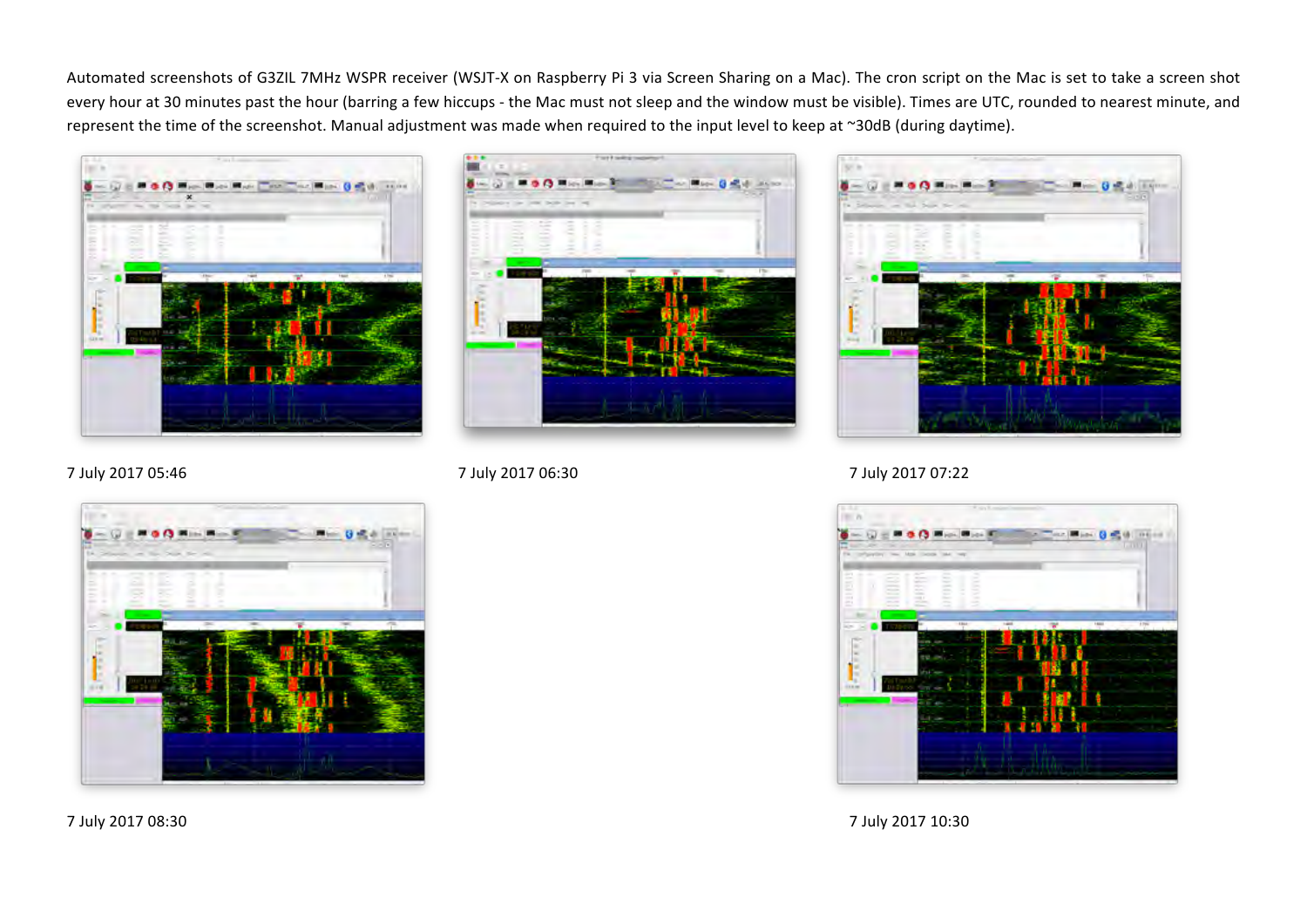





7 July 2017 11:30 7 July 2017 12:00 7 July 2017 12:00



7 July 2017 14:16 7 July 2017 15:30 7 July 2017 15:30



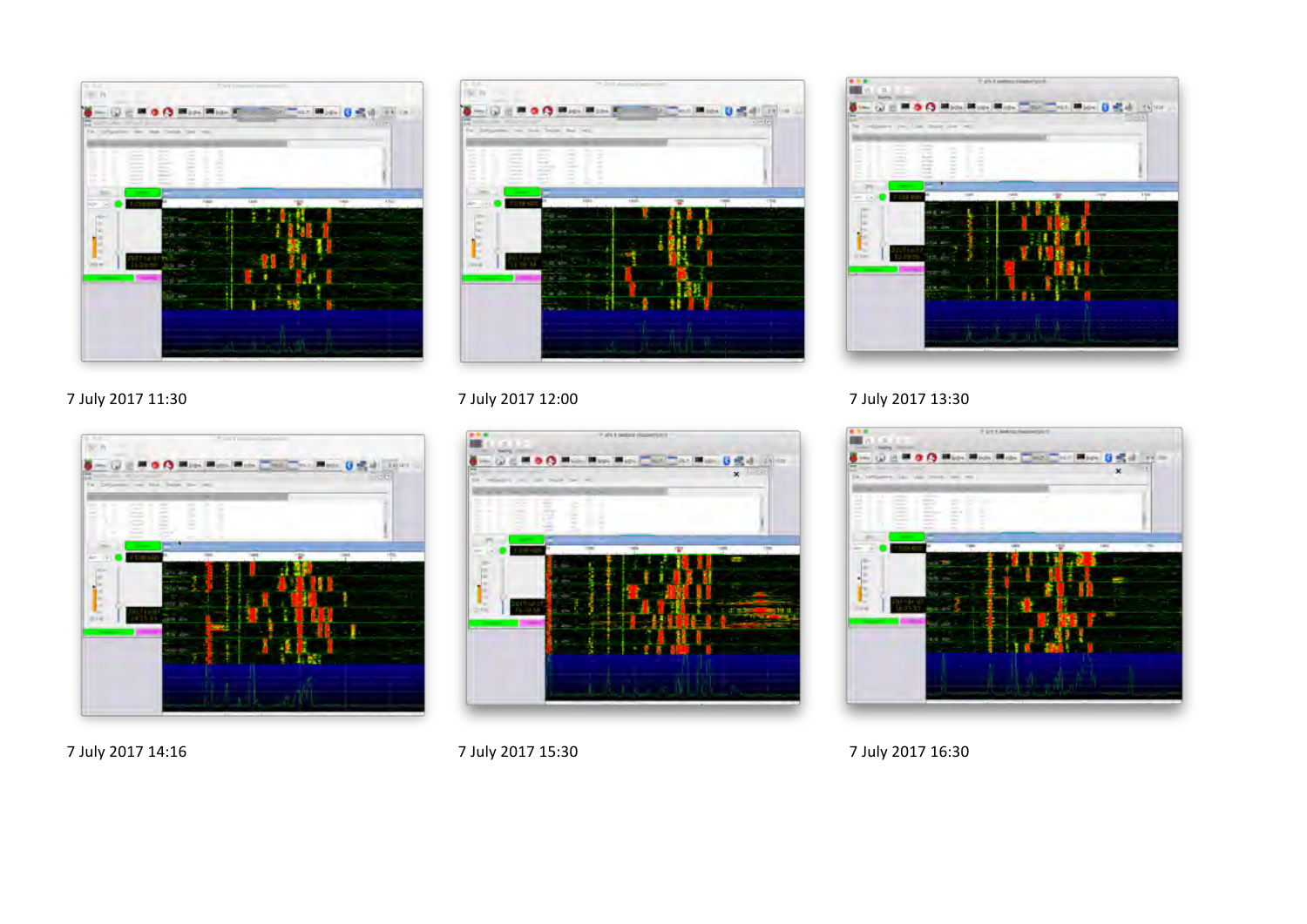





7 July 2017 17:30 7 July 2017 18:30 7 July 2017 18:30







7 July 2017 20:08 2017 21:30 7 July 2017 21:30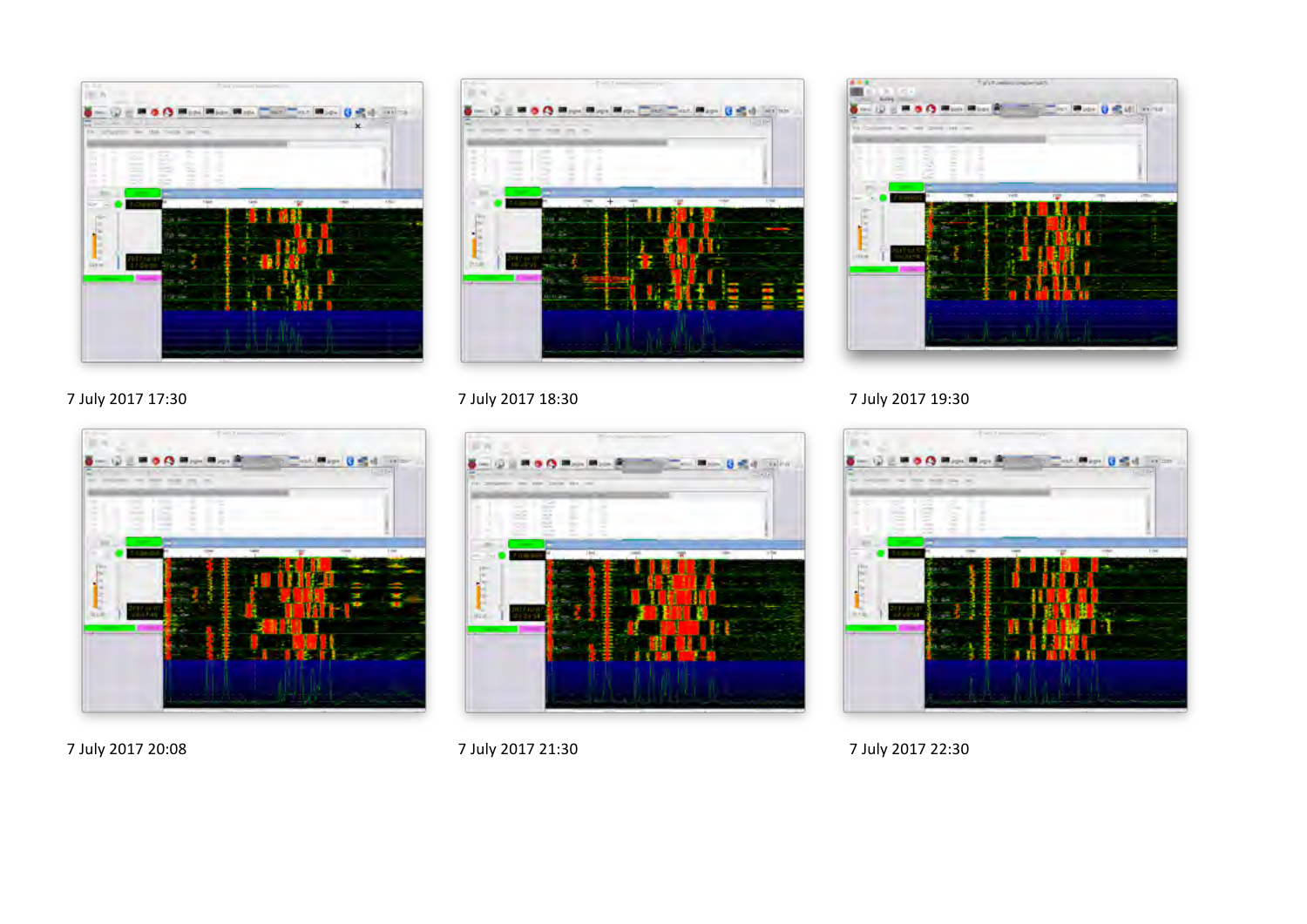





# 7 July 2017 23:30 **8** July 2017 00:30 **8** July 2017 00:30



8 July 2017 02:30 8 July 2017 03:30 8 July 2017 03:30



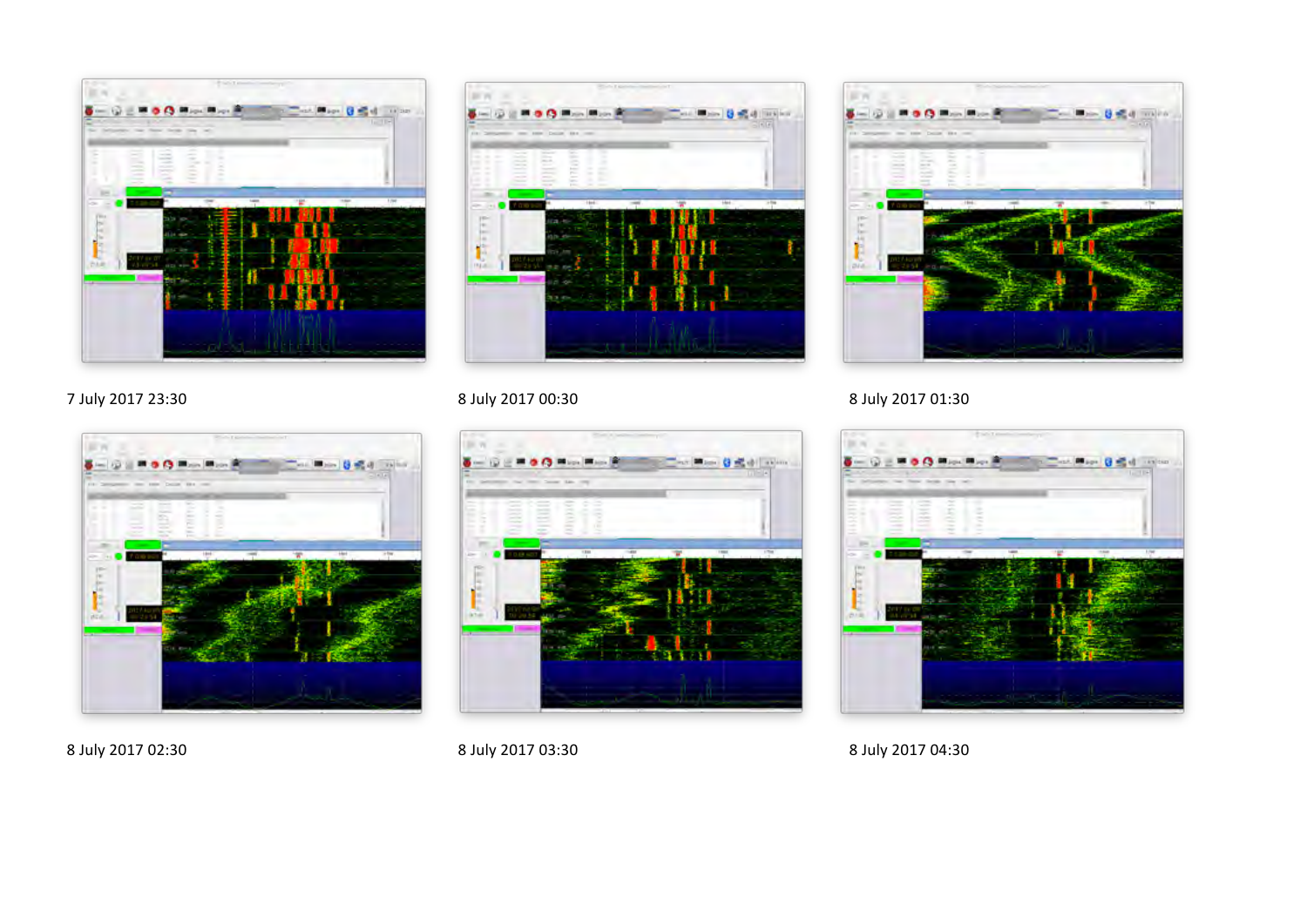





8 July 2017 05:30 8 July 2017 06:30 8 July 2017 06:30 8 July 2017 07:30







8 July 2017 08:30 8 July 2017 09:30 8 July 2017 09:30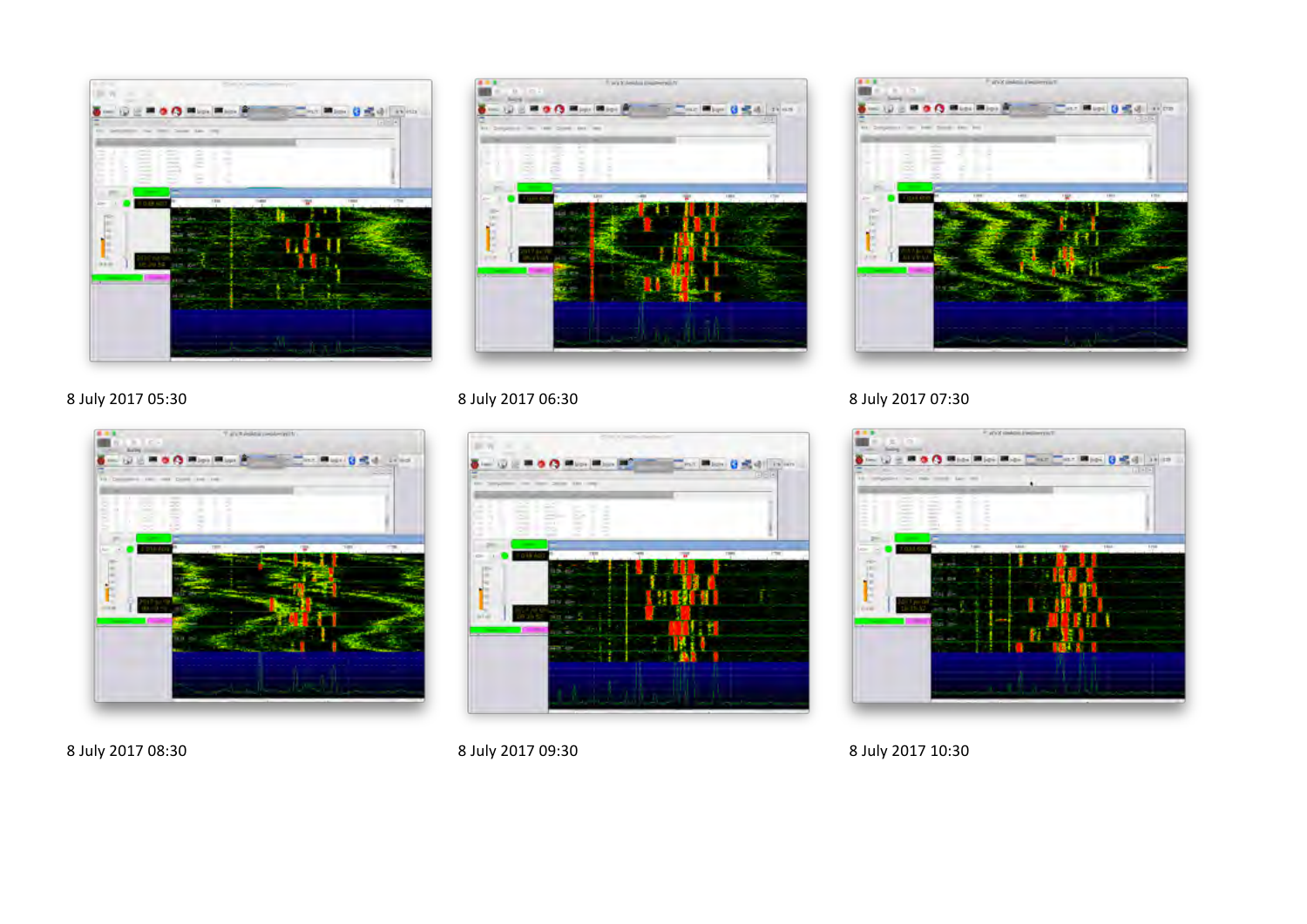







8 July 2017 14:30 8 July 2017 15:30 8 July 2017 15:30



8 July 2017 11:30 8 July 2017 12:30 8 July 2017 12:30

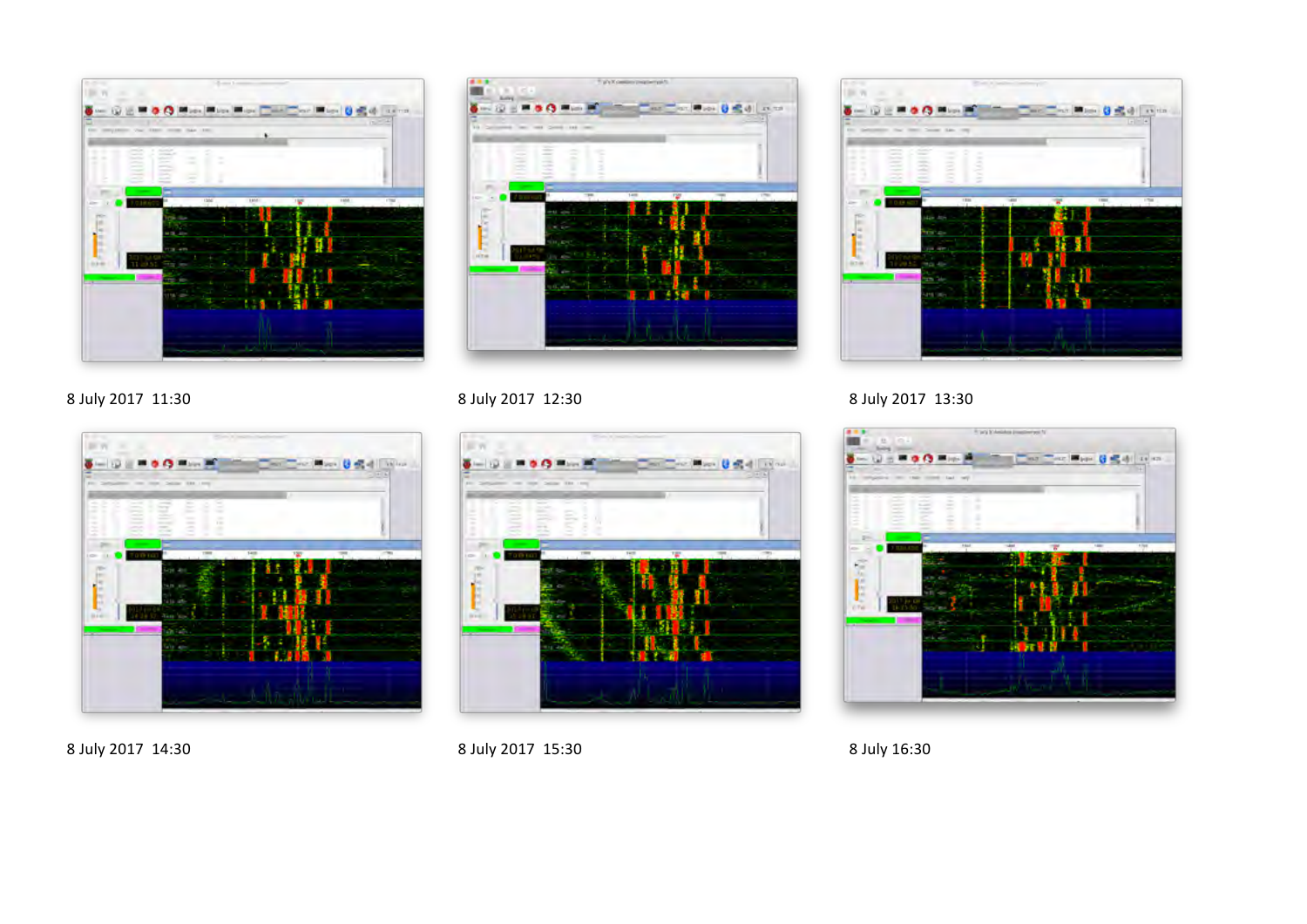



# 8 July 2017 17:30 8 July 2017 18:30 8 July 2017 18:30









8 July 2017 20:30 8 July 2017 21:30 8 July 2017 21:30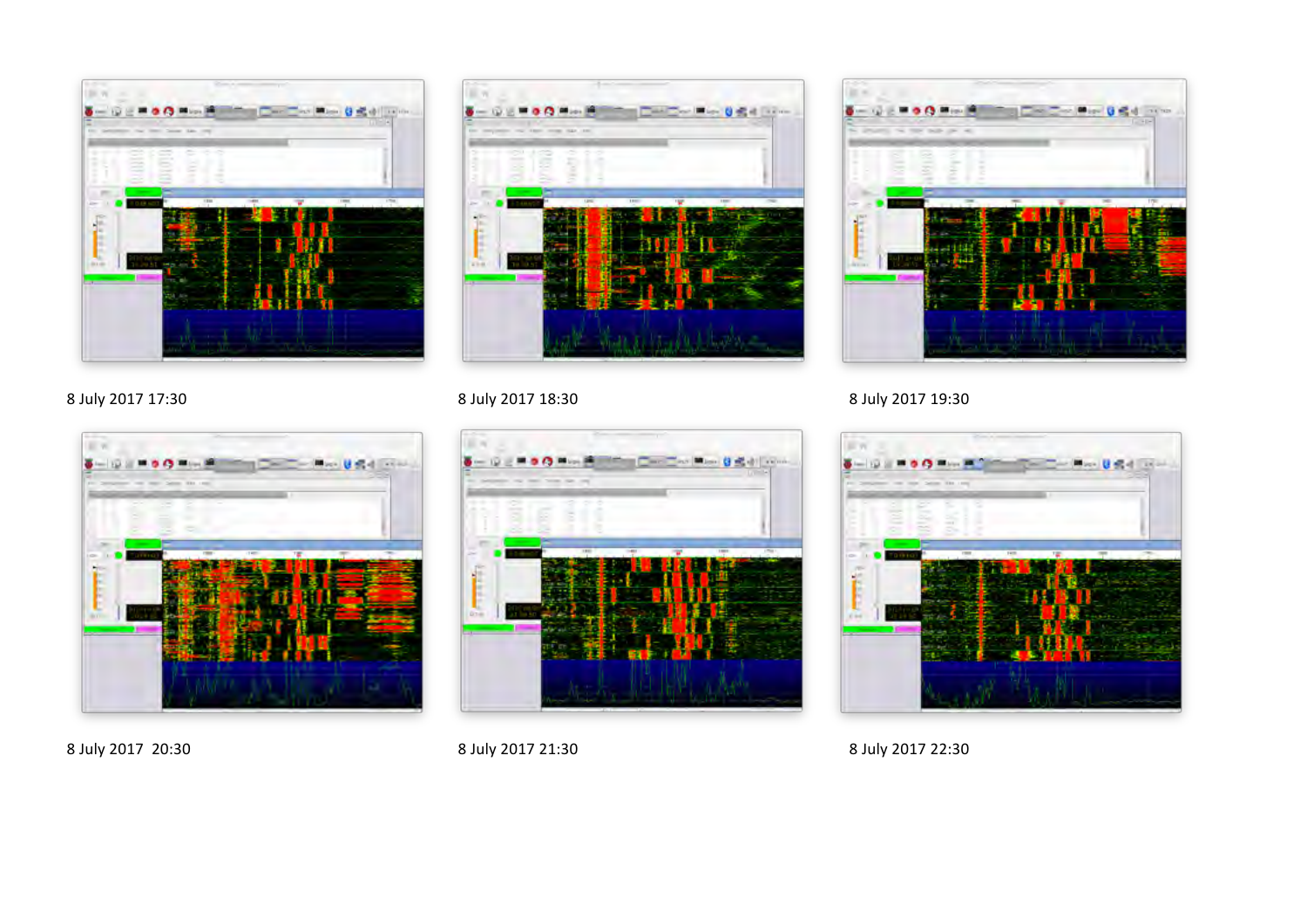





8 July 2017 23:30 9 July 2017 00:30 9 July 2017 00:30







9 July 2017 02:30 9 July 2017 03:30 9 July 2017 03:30 9 July 2017 04:30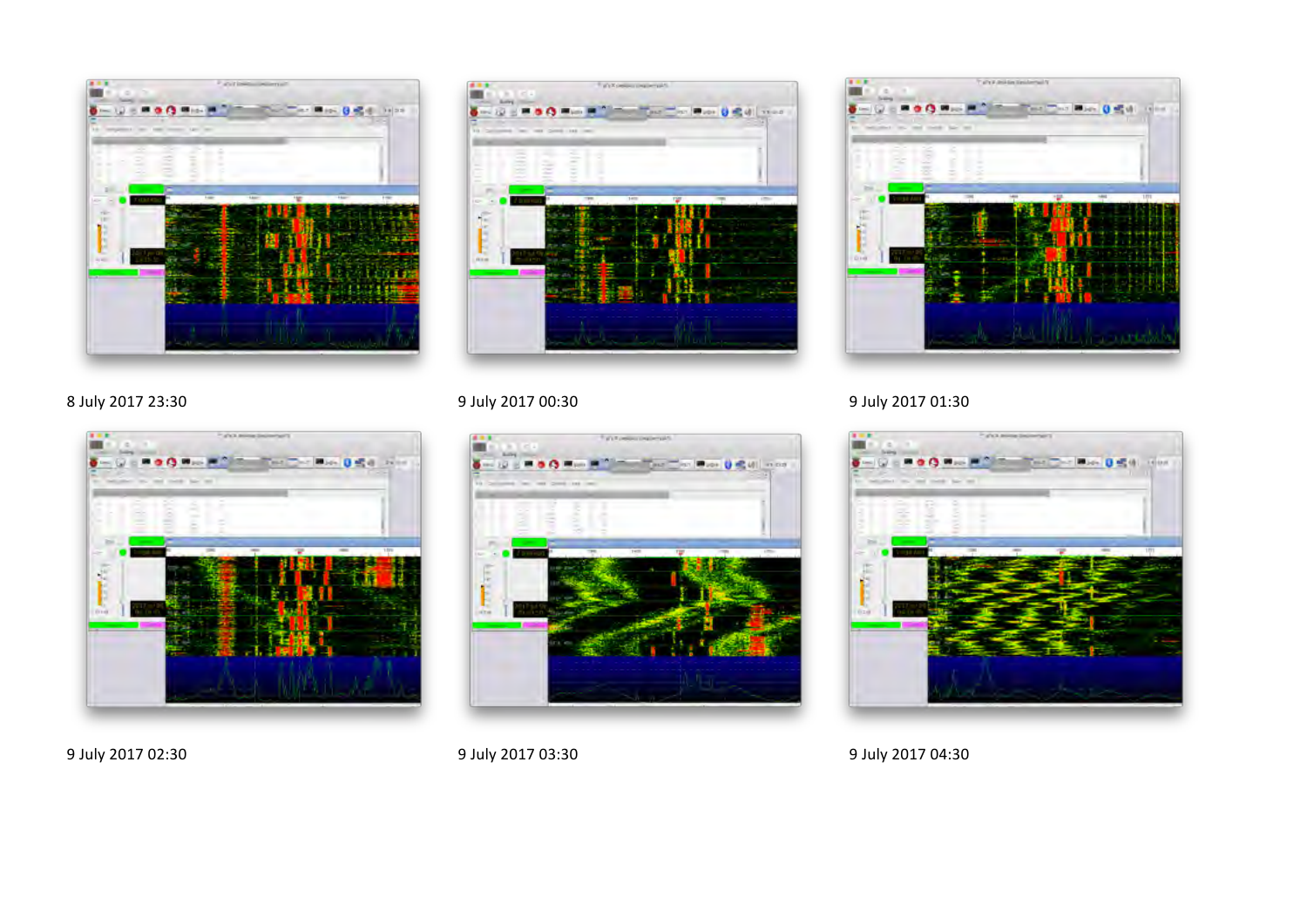













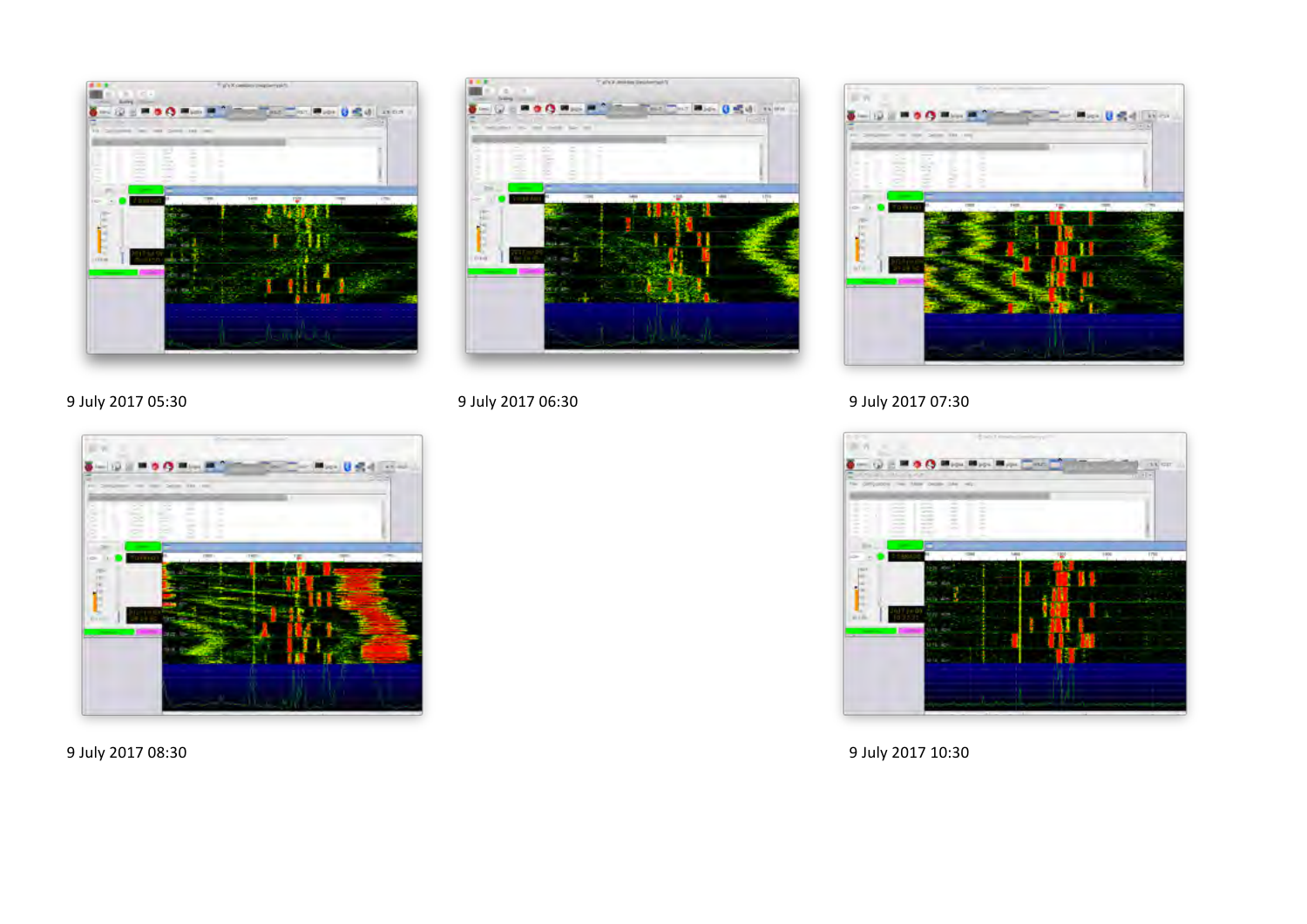





9 July 2017 11:30 9 July 2017 12:30 9 July 2017 12:30







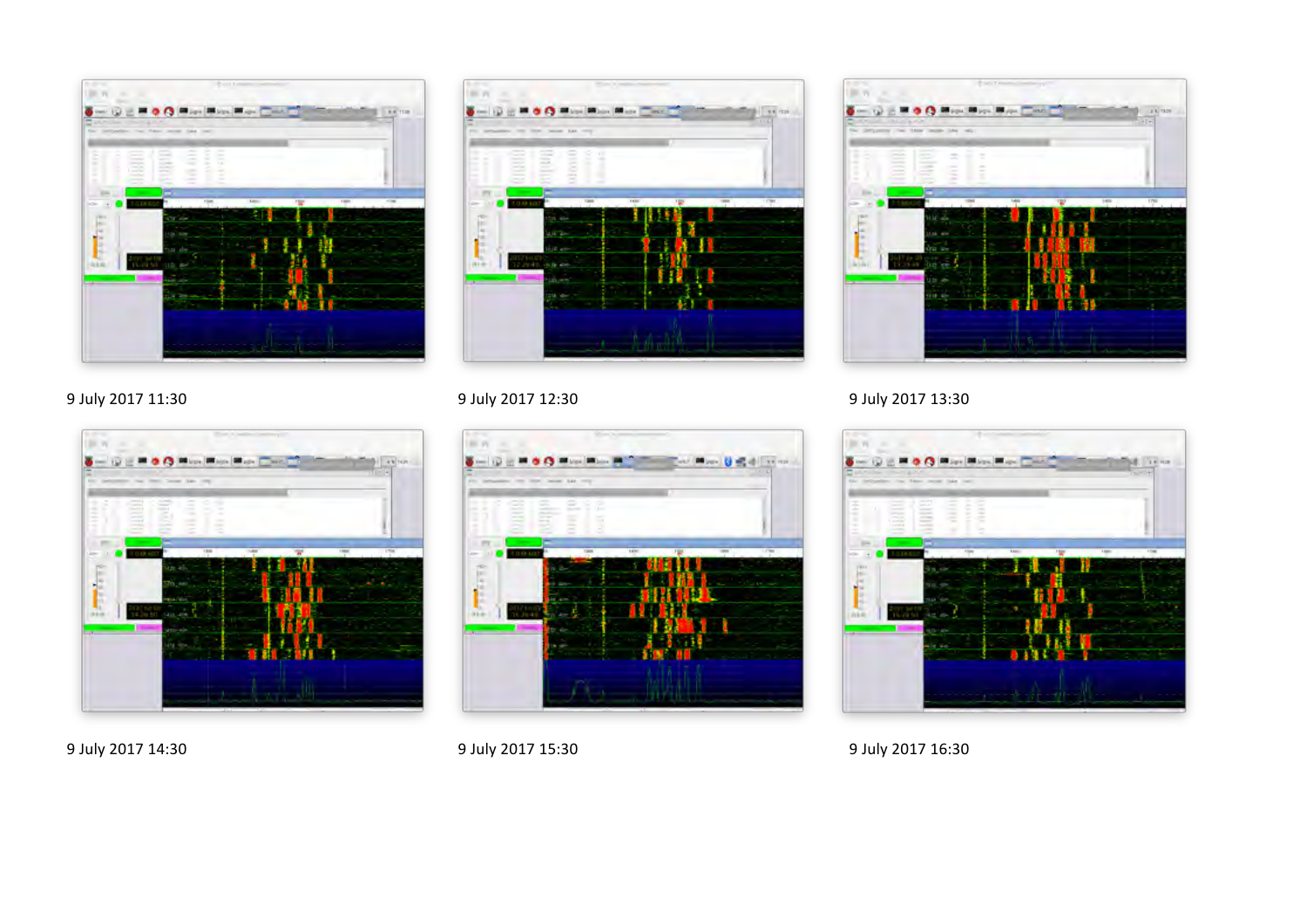







## 9 July 2017 17:30 9 July 2017 18:30 9 July 2017 18:30







9 July 2017 20:30 9 July 2017 21:30 9 July 2017 21:30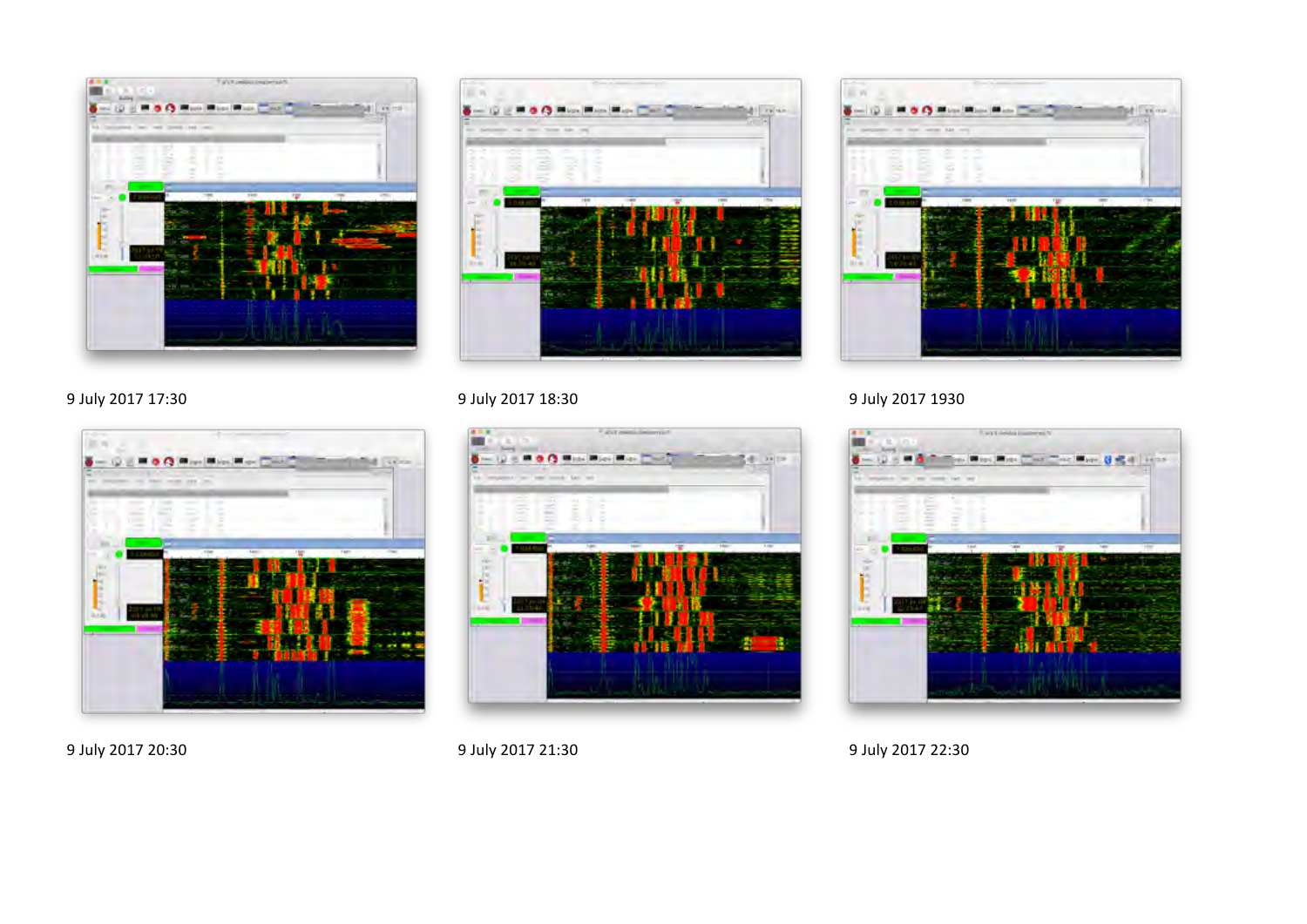









## 9 July 2017 23:30 **10 July 2017 00:30 10 July 2017 00:30 10 July 2017 01:30**



### 10 July 2017 02:30 10 July 2017 03:30 10 July 2017 03:30 10 July 2017 04:30